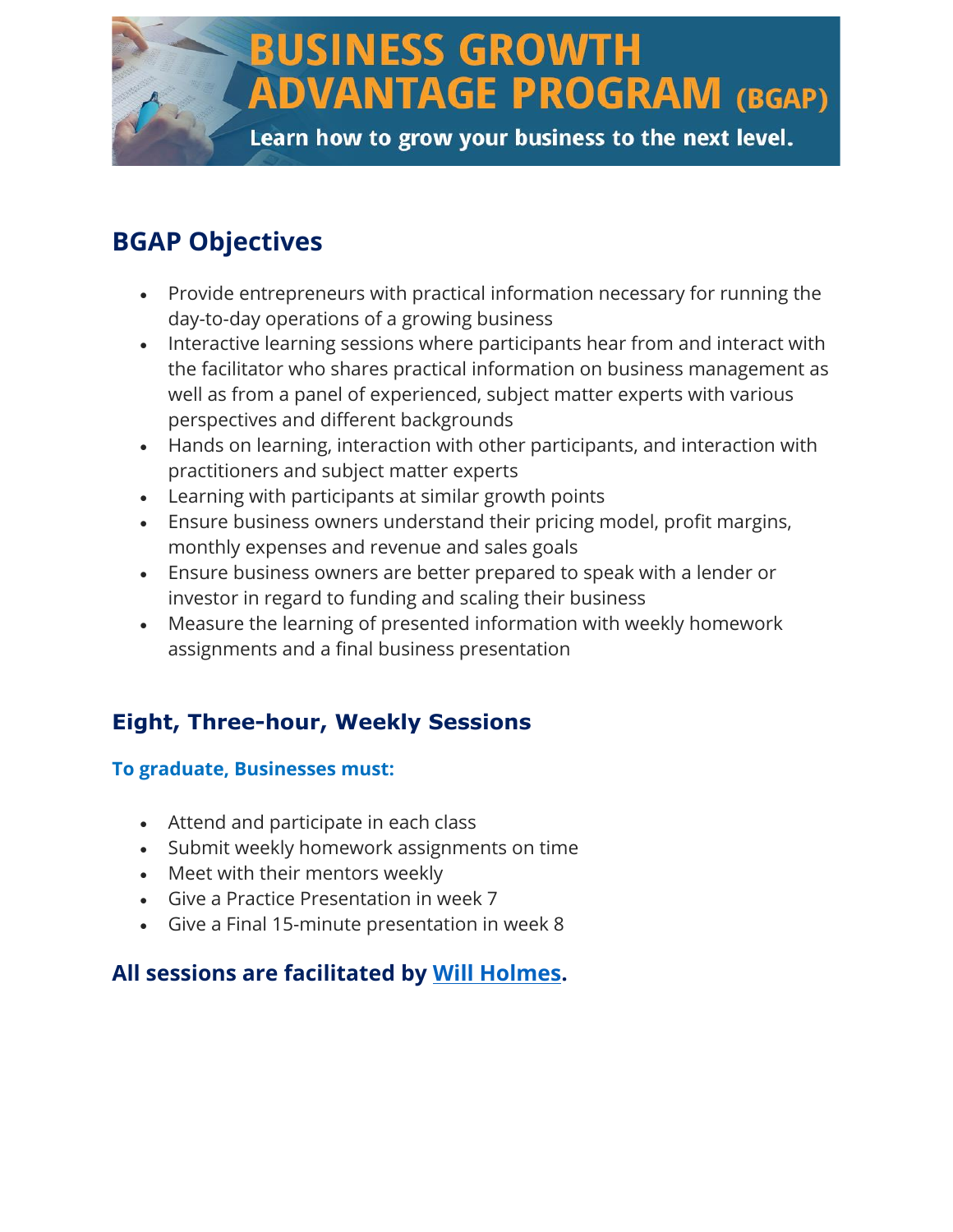# **BUSINESS GROWTH ADVANTAGE PROGRAM (BGAP)**

Learn how to grow your business to the next level.

#### **Week 1: Introductions, Program Orientation, & Business Challenges**

During this 3-hour session, we will discuss the goals of the program, expectations, and the final presentation. Participants will introduce themselves and share (in 3 minutes): name, business, target customers, and 12-month Revenue Goal. We will discuss the importance of the 12-month cash flow projections which will be the foundation of planning the growth of the business. Homework will be assigned to be submitted by the next class.

#### **Week 2: Building a Sustainable Organization's Infrastructure**

In the first hour, the facilitator will lead an interactive discussion on the participants' greatest challenges and how to address them with market research, customer segmentation, infrastructure, technology, planning, and coordination of people and processes. During the second hour, we will be joined by a panel of successful business leaders who will share their experiences, take questions, and offer advice. During the 3rd hour we will discuss current business challenges and homework. Homework will be assigned to be submitted by the next class.

#### **Week 3: Leading People & Planning for Growth**

In the first hour, the facilitator will lead an interactive discussion on the participants' greatest challenges and how to address them with effective techniques for assessing the needs of the market, identifying organizational goals, and creating win/win situations with team members to ensure success. We will also discuss pricing, operational strategy, basic project management and allocation of time, people, and resources. During the second hour, we will be joined by a panel of 3 successful business leaders who will share their experiences, take questions, and offer advice. During the 3rd hour, we will discuss current business challenges and homework. Homework will be assigned to be submitted by the next class.

#### **Week 4: Marketing & Selling B2G, B2B, & B2C**

In the first hour, the facilitator will lead an interactive discussion on the participants' greatest challenges and how to address them with effective market research, identifying target customers, lead generation, business development, proposal writing, strategic partnerships, and relationship building. During the second hour, we will be joined by a panel of representatives from government procurement offices and local anchor institutions who want to do business with smaller companies. They will share their experiences, take questions, and offer advice. After the panel, we will have a discussion on social media strategy and management. Homework will be assigned to be submitted by the next class.